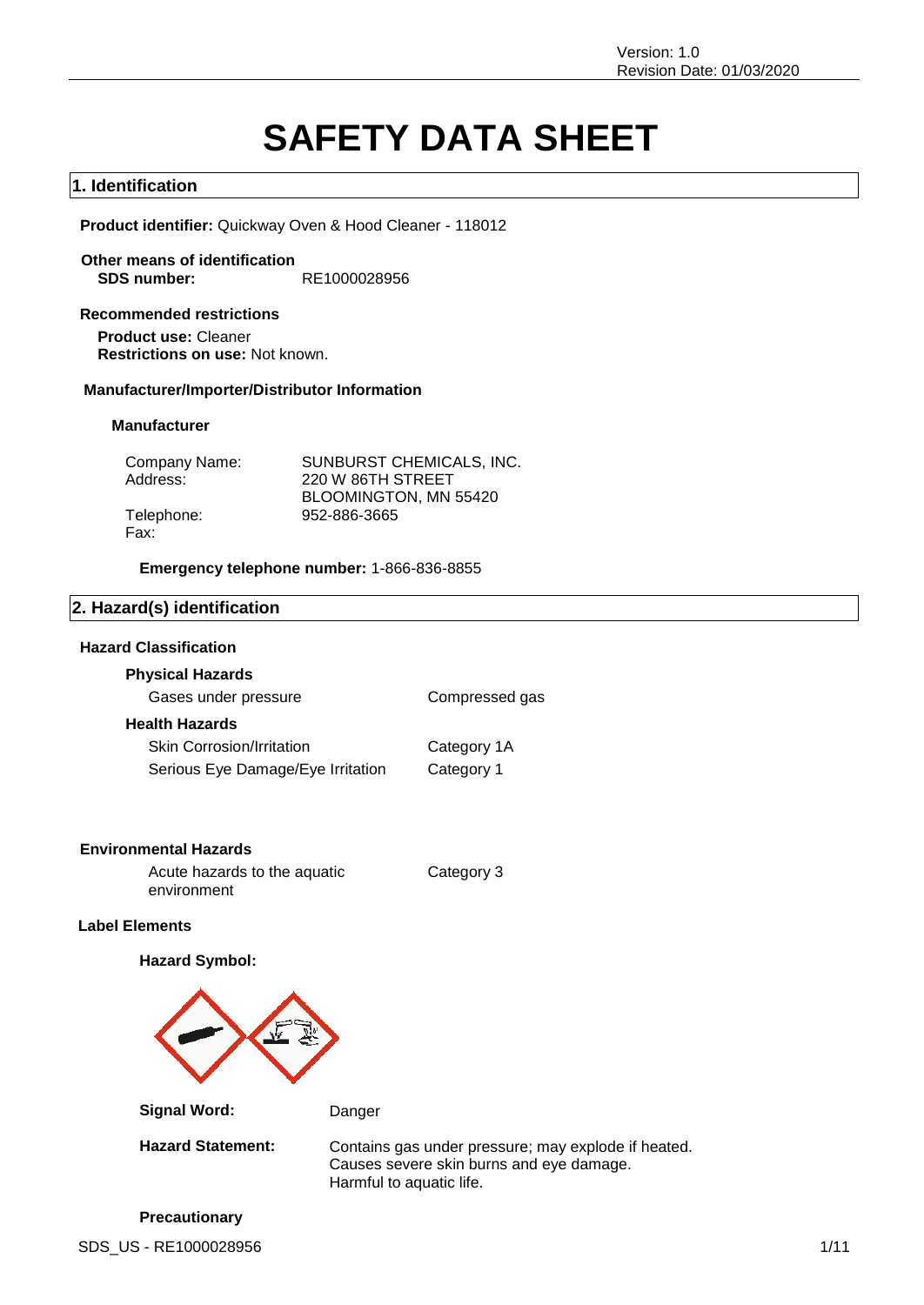| <b>Statements</b>                             |                                                                                                                                                                                                                                                                                                                                                                                                                                                                                                                     |
|-----------------------------------------------|---------------------------------------------------------------------------------------------------------------------------------------------------------------------------------------------------------------------------------------------------------------------------------------------------------------------------------------------------------------------------------------------------------------------------------------------------------------------------------------------------------------------|
| <b>Prevention:</b>                            | Do not breathe dust/fume/gas/mist/vapors/spray. Wash thoroughly after<br>handling. Wear protective gloves/protective clothing/eye protection/face<br>protection. Avoid release to the environment. Keep container tightly closed.                                                                                                                                                                                                                                                                                   |
| Response:                                     | IF INHALED: Remove person to fresh air and keep comfortable for<br>breathing. IF IN EYES: Rinse cautiously with water for several minutes.<br>Remove contact lenses, if present and easy to do. Continue rinsing. IF ON<br>SKIN (or hair): Take off immediately all contaminated clothing. Rinse skin<br>with water [or shower]. IF SWALLOWED: Rinse mouth. Do NOT induce<br>vomiting. Immediately call a POISON CENTER/doctor. Specific treatment<br>(see on this label). Wash contaminated clothing before reuse. |
| Storage:                                      | Store in a well-ventilated place. Protect from sunlight. Store locked up.                                                                                                                                                                                                                                                                                                                                                                                                                                           |
| Disposal:                                     | Dispose of contents/container to an appropriate treatment and disposal<br>facility in accordance with applicable laws and regulations, and product<br>characteristics at time of disposal.                                                                                                                                                                                                                                                                                                                          |
| Hazard(s) not otherwise<br>classified (HNOC): | None.                                                                                                                                                                                                                                                                                                                                                                                                                                                                                                               |

# **3. Composition/information on ingredients**

### **Mixtures**

| <b>Chemical Identity</b>      | <b>CAS number</b> | Content in percent (%)* |
|-------------------------------|-------------------|-------------------------|
| Sodium hydroxide (Na(OH))     | 1310-73-2         | $5 - 10\%$              |
| <b>Butane</b>                 | 106-97-8          | $1 - 5\%$               |
| Ethanol, 2-(2-butoxyethoxy)-  | 112-34-5          | $1 - 5\%$               |
| Propane                       | 74-98-6           | $1 - 5\%$               |
| Alcohols, C10-16, ethoxylated | 68002-97-1        | $0.1 - 1\%$             |

\* All concentrations are percent by weight unless ingredient is a gas. Gas concentrations are in percent by volume.

# **4. First-aid measures**

| Ingestion:           | Call a physician or poison control center immediately. Rinse mouth. Never<br>give liquid to an unconscious person. Do not induce vomiting without advice<br>from poison control center.                                                                                                                                                                                                                                                                       |
|----------------------|---------------------------------------------------------------------------------------------------------------------------------------------------------------------------------------------------------------------------------------------------------------------------------------------------------------------------------------------------------------------------------------------------------------------------------------------------------------|
| Inhalation:          | Call a physician or poison control center immediately. If breathing stops,<br>provide artificial respiration. Move to fresh air. If breathing is difficult, give<br>oxygen.                                                                                                                                                                                                                                                                                   |
| <b>Skin Contact:</b> | Symptoms may be delayed. Important to remove the substance from the<br>skin immediately. Wash off promptly and flush contaminated skin with<br>water. Promptly remove clothing if soaked through and flush skin with<br>water. Call a physician or poison control center immediately. Immediately<br>flush with plenty of water for at least 15 minutes while removing<br>contaminated clothing and shoes. Destroy or thoroughly clean<br>contaminated shoes. |
| Eye contact:         | Immediately flush with plenty of water for at least 15 minutes. If easy to do,<br>remove contact lenses. Call a physician or poison control center<br>immediately.                                                                                                                                                                                                                                                                                            |

# **Most important symptoms/effects, acute and delayed**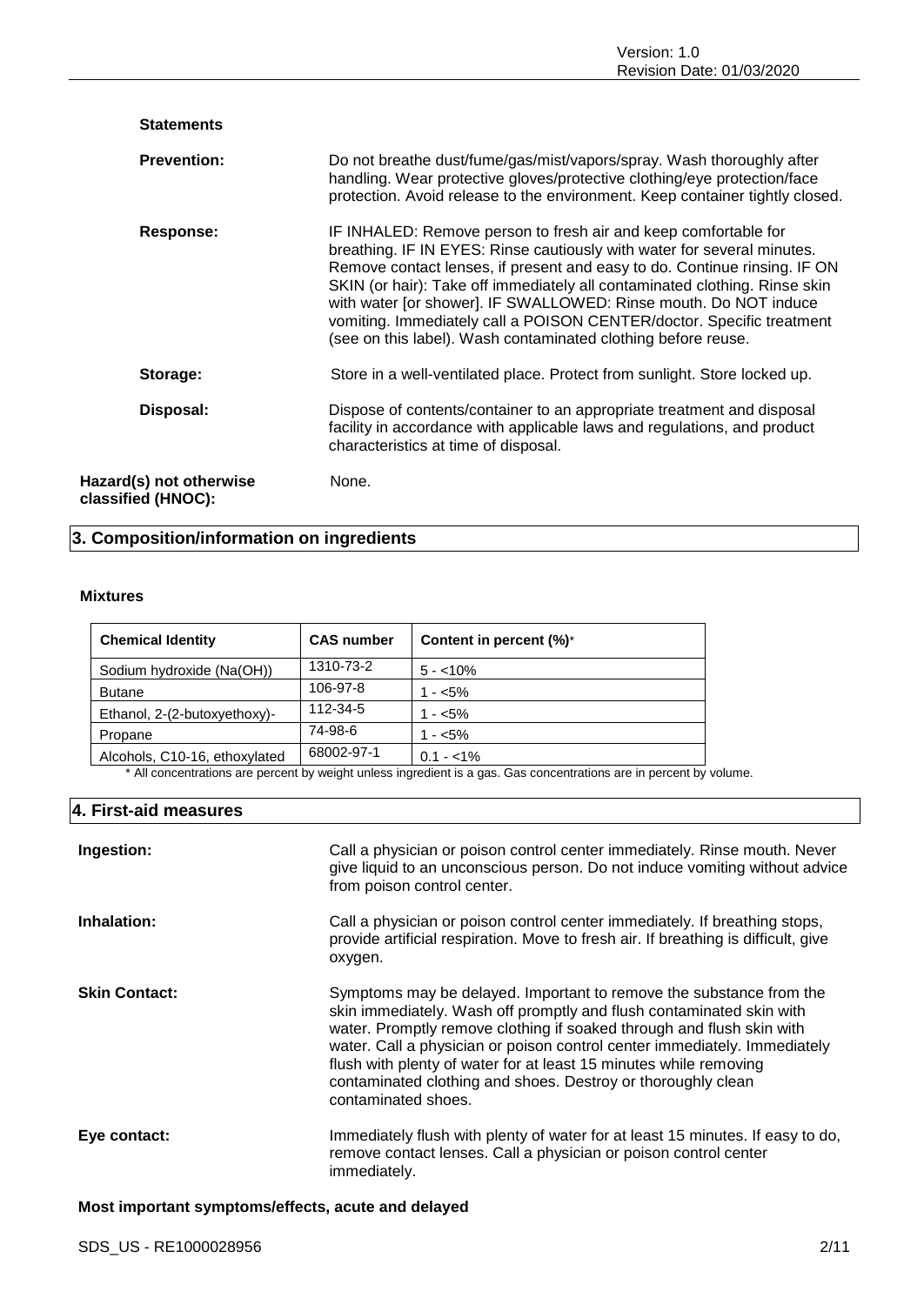| <b>Symptoms:</b>                                                                             | No data available.                                                                                                                                                                                                                                               |  |  |
|----------------------------------------------------------------------------------------------|------------------------------------------------------------------------------------------------------------------------------------------------------------------------------------------------------------------------------------------------------------------|--|--|
| Hazards:                                                                                     | No data available.                                                                                                                                                                                                                                               |  |  |
|                                                                                              | Indication of immediate medical attention and special treatment needed                                                                                                                                                                                           |  |  |
| Treatment:                                                                                   | No data available.                                                                                                                                                                                                                                               |  |  |
| 5. Fire-fighting measures                                                                    |                                                                                                                                                                                                                                                                  |  |  |
| <b>General Fire Hazards:</b>                                                                 | Use water spray to keep fire-exposed containers cool. Fight fire from a<br>protected location. Stop flow of gas. Move containers from fire area if you<br>can do so without risk.                                                                                |  |  |
| Suitable (and unsuitable) extinguishing media                                                |                                                                                                                                                                                                                                                                  |  |  |
| <b>Suitable extinguishing</b><br>media:                                                      | Use fire-extinguishing media appropriate for surrounding materials.                                                                                                                                                                                              |  |  |
| <b>Unsuitable extinguishing</b><br>media:                                                    | Do not use water jet as an extinguisher, as this will spread the fire.                                                                                                                                                                                           |  |  |
| Specific hazards arising from<br>the chemical:                                               | Pressurized container may explode when exposed to heat or flame.                                                                                                                                                                                                 |  |  |
| Special protective equipment and precautions for firefighters                                |                                                                                                                                                                                                                                                                  |  |  |
| <b>Special fire fighting</b><br>procedures:                                                  | No data available.                                                                                                                                                                                                                                               |  |  |
| Special protective equipment<br>for fire-fighters:                                           | Firefighters must use standard protective equipment including flame<br>retardant coat, helmet with face shield, gloves, rubber boots, and in<br>enclosed spaces, SCBA.                                                                                           |  |  |
| 6. Accidental release measures                                                               |                                                                                                                                                                                                                                                                  |  |  |
| <b>Personal precautions,</b><br>protective equipment and<br>emergency procedures:            | See Section 8 of the SDS for Personal Protective Equipment. Do not touch<br>damaged containers or spilled material unless wearing appropriate<br>protective clothing. Keep unauthorized personnel away.                                                          |  |  |
| <b>Methods and material for</b><br>containment and cleaning<br>up:                           | Absorb spill with vermiculite or other inert material, then place in a container<br>for chemical waste.                                                                                                                                                          |  |  |
| <b>Notification Procedures:</b>                                                              | Prevent entry into waterways, sewer, basements or confined areas. Stop<br>the flow of material, if this is without risk. ELIMINATE all ignition sources<br>(no smoking, flares, sparks or flames in immediate area). Stop leak if you<br>can do so without risk. |  |  |
| <b>Environmental Precautions:</b>                                                            | Avoid release to the environment. Prevent further leakage or spillage if safe<br>to do so. Do not contaminate water sources or sewer.                                                                                                                            |  |  |
| 7. Handling and storage                                                                      |                                                                                                                                                                                                                                                                  |  |  |
| Precautions for safe handling:                                                               | Do not get in eyes. Wash hands thoroughly after handling. Do not get in<br>eyes, on skin, on clothing.                                                                                                                                                           |  |  |
| Conditions for safe storage,<br>including any<br>incompatibilities:<br>SDS_US - RE1000028956 | Pressurized container: protect from sunlight and do not expose to<br>temperatures exceeding 50°C. Do not pierce or burn, even after use. Store<br>locked up. Protect from sunlight. Store in a cool place. Aerosol Level 1<br>3/11                               |  |  |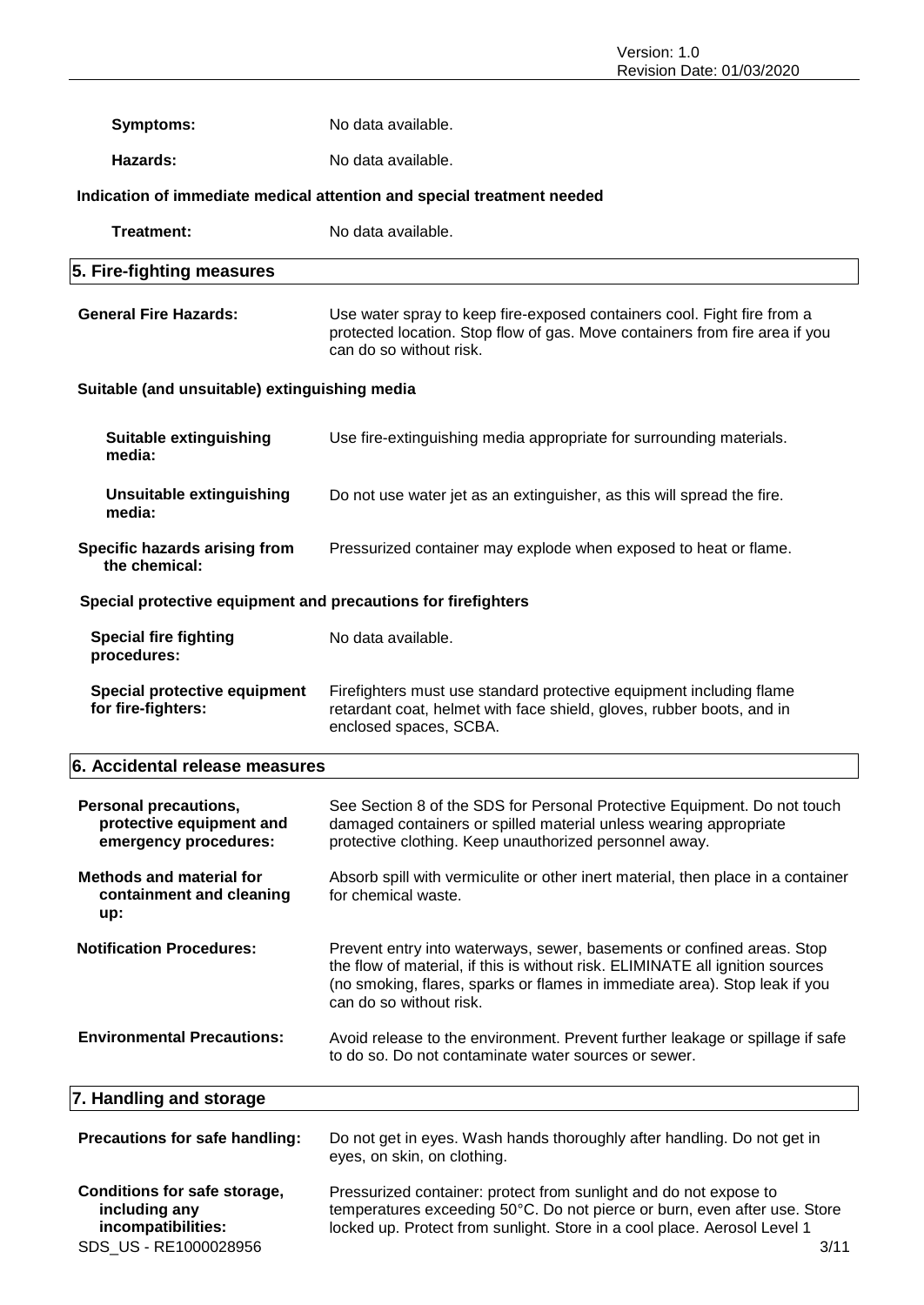# **8. Exposure controls/personal protection**

# **Control Parameters**

# **Occupational Exposure Limits**

| <b>Chemical Identity</b>                                           | <b>Type</b> | <b>Exposure Limit Values</b> |                       | <b>Source</b>                                                                  |
|--------------------------------------------------------------------|-------------|------------------------------|-----------------------|--------------------------------------------------------------------------------|
| Sodium hydroxide (Na(OH))                                          | Ceiling     |                              | $2 \text{ mg/m}$ 3    | US. ACGIH Threshold Limit Values (2008)                                        |
|                                                                    | Ceiling     |                              | $2$ mg/m $3$          | US. OSHA Table Z-1-A (29 CFR 1910.1000)<br>(1989)                              |
|                                                                    | Ceil_Time   |                              | $2$ mg/m $3$          | US. NIOSH: Pocket Guide to Chemical<br>Hazards (2005)                          |
|                                                                    | PEL         |                              | $2 \text{ mg/m}$      | US. OSHA Table Z-1 Limits for Air<br>Contaminants (29 CFR 1910.1000) (02 2006) |
| <b>Butane</b>                                                      | <b>REL</b>  | 800 ppm                      | 1,900 mg/m3           | US. NIOSH: Pocket Guide to Chemical<br>Hazards (2005)                          |
|                                                                    | <b>STEL</b> | 1,000 ppm                    |                       | US. ACGIH Threshold Limit Values (03 2018)                                     |
|                                                                    | <b>TWA</b>  | 800 ppm                      | 1,900 mg/m3           | US. OSHA Table Z-1-A (29 CFR 1910.1000)<br>(1989)                              |
| Ethanol, 2-(2-butoxyethoxy)-<br>- Inhalable fraction and<br>vapor. | <b>TWA</b>  | 10 ppm                       |                       | US. ACGIH Threshold Limit Values (03 2013)                                     |
| Propane                                                            | <b>REL</b>  | $1,000$ ppm                  | 1,800 mg/m3           | US. NIOSH: Pocket Guide to Chemical<br>Hazards (2005)                          |
|                                                                    | <b>PEL</b>  |                              | 1,000 ppm 1,800 mg/m3 | US. OSHA Table Z-1 Limits for Air<br>Contaminants (29 CFR 1910.1000) (02 2006) |
|                                                                    | <b>TWA</b>  |                              | 1,000 ppm 1,800 mg/m3 | US. OSHA Table Z-1-A (29 CFR 1910.1000)<br>(1989)                              |
| Ethanol, 2-butoxy-                                                 | <b>TWA</b>  | 20 ppm                       |                       | US. ACGIH Threshold Limit Values (2008)                                        |
|                                                                    | <b>TWA</b>  | 25 ppm                       | 120 mg/m3             | US. OSHA Table Z-1-A (29 CFR 1910.1000)<br>(1989)                              |
|                                                                    | <b>REL</b>  | 5 ppm                        | $24 \text{ mg/m}$     | US. NIOSH: Pocket Guide to Chemical<br>Hazards (2005)                          |
|                                                                    | PEL         | 50 ppm                       | 240 mg/m3             | US. OSHA Table Z-1 Limits for Air<br>Contaminants (29 CFR 1910.1000) (02 2006) |

### **Biological Limit Values**

| <b>Chemical Identity</b>                                                                             | <b>Exposure Limit Values</b>   | <b>Source</b>       |
|------------------------------------------------------------------------------------------------------|--------------------------------|---------------------|
| Ethanol, 2-butoxy-<br>(Butoxyacetic acid (BAA),<br>with hydrolysis: Sampling<br>time: End of shift.) | 200 mg/g (Creatinine in urine) | ACGIH BEL (03 2013) |

### **Appropriate Engineering Controls**

No data available.

# **Individual protection measures, such as personal protective equipment**

| <b>General information:</b>                       | Provide easy access to water supply and eye wash facilities. Good general<br>ventilation (typically 10 air changes per hour) should be used. Ventilation<br>rates should be matched to conditions. If applicable, use process<br>enclosures, local exhaust ventilation, or other engineering controls to<br>maintain airborne levels below recommended exposure limits. If exposure<br>limits have not been established, maintain airborne levels to an acceptable<br>level. |
|---------------------------------------------------|------------------------------------------------------------------------------------------------------------------------------------------------------------------------------------------------------------------------------------------------------------------------------------------------------------------------------------------------------------------------------------------------------------------------------------------------------------------------------|
| <b>Eye/face protection:</b>                       | Wear a full-face respirator, if needed. Wear safety glasses with side shields<br>(or goggles) and a face shield.                                                                                                                                                                                                                                                                                                                                                             |
| <b>Skin Protection</b><br><b>Hand Protection:</b> | No data available.                                                                                                                                                                                                                                                                                                                                                                                                                                                           |
| Other:                                            | Wear chemical-resistant gloves, footwear, and protective clothing<br>appropriate for the risk of exposure. Contact health and safety professional<br>or manufacturer for specific information.                                                                                                                                                                                                                                                                               |
| SDS US - RE1000028956                             | 4/11                                                                                                                                                                                                                                                                                                                                                                                                                                                                         |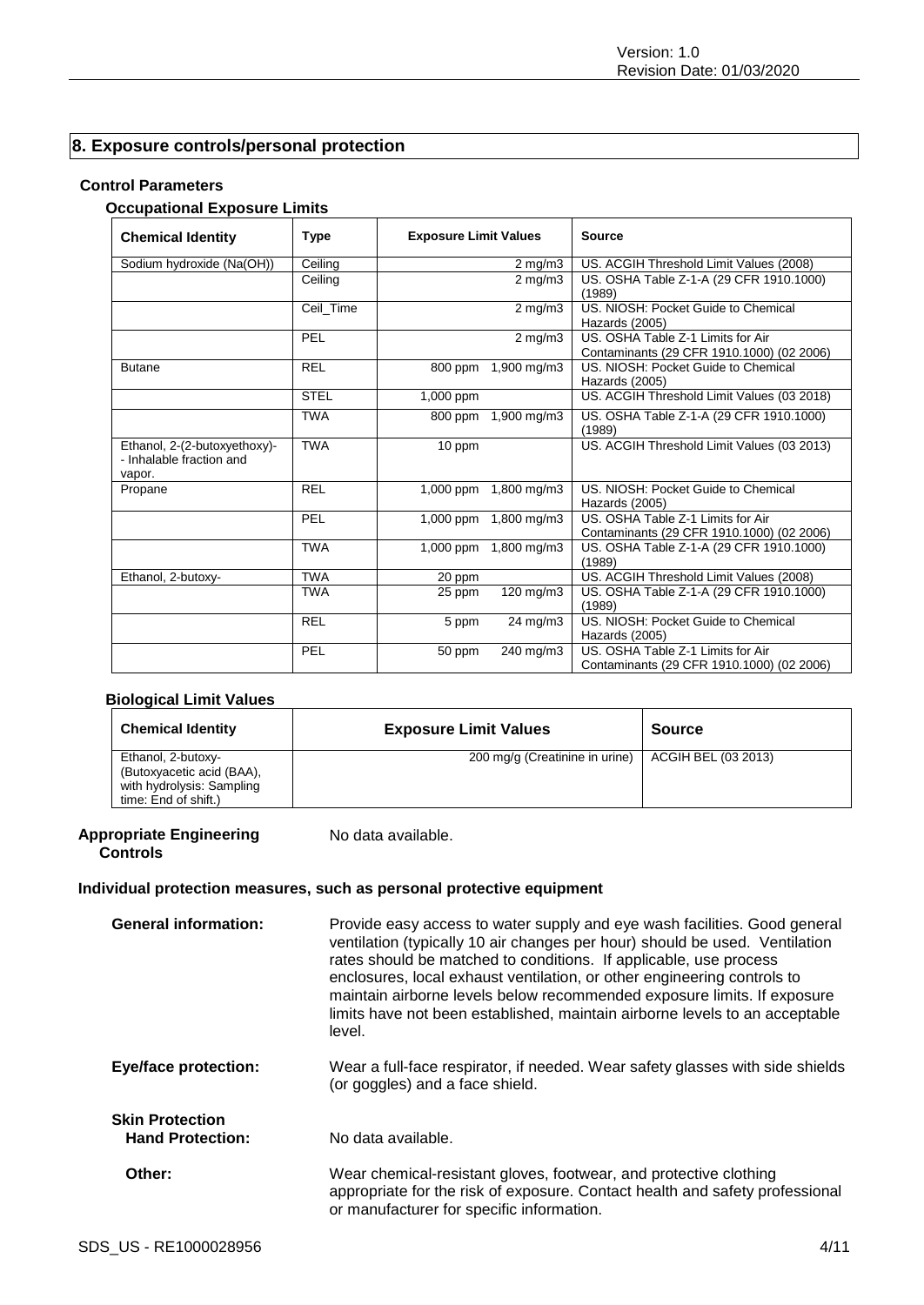# **9. Physical and chemical properties**

# **Appearance**

| <b>Physical state:</b>                                | liquid                              |
|-------------------------------------------------------|-------------------------------------|
| Form:                                                 | Spray Aerosol                       |
| Color:                                                | No data available.                  |
| Odor:                                                 | No data available.                  |
| Odor threshold:                                       | No data available.                  |
| pH:                                                   | No data available.                  |
| <b>Melting point/freezing point:</b>                  | No data available.                  |
| Initial boiling point and boiling range:              | No data available.                  |
| <b>Flash Point:</b>                                   | $-104.44 °C$                        |
| <b>Evaporation rate:</b>                              | No data available.                  |
| Flammability (solid, gas):                            | No data available.                  |
| Upper/lower limit on flammability or explosive limits |                                     |
| Flammability limit - upper (%):                       | No data available.                  |
| Flammability limit - lower (%):                       | No data available.                  |
| Explosive limit - upper (%):                          | No data available.                  |
| Explosive limit - lower (%):                          | No data available.                  |
| Vapor pressure:                                       | 4,619.4874 - 5,998.4388 hPa (20 °C) |
| Vapor density:                                        | No data available.                  |
| Density:                                              | No data available.                  |
| <b>Relative density:</b>                              | No data available.                  |
| Solubility(ies)                                       |                                     |
| <b>Solubility in water:</b>                           | No data available.                  |
| Solubility (other):                                   | No data available.                  |
| Partition coefficient (n-octanol/water):              | No data available.                  |
| Auto-ignition temperature:                            | No data available.                  |
| <b>Decomposition temperature:</b>                     | No data available.                  |
| <b>Viscosity:</b>                                     | No data available.                  |

# **10. Stability and reactivity**

| <b>Reactivity:</b>                                      | No data available.                          |      |
|---------------------------------------------------------|---------------------------------------------|------|
| <b>Chemical Stability:</b>                              | Material is stable under normal conditions. |      |
| <b>Possibility of hazardous</b><br>reactions:           | No data available.                          |      |
| Conditions to avoid:                                    | Avoid heat or contamination.                |      |
| <b>Incompatible Materials:</b><br>SDS US - RE1000028956 | No data available.                          | 5/11 |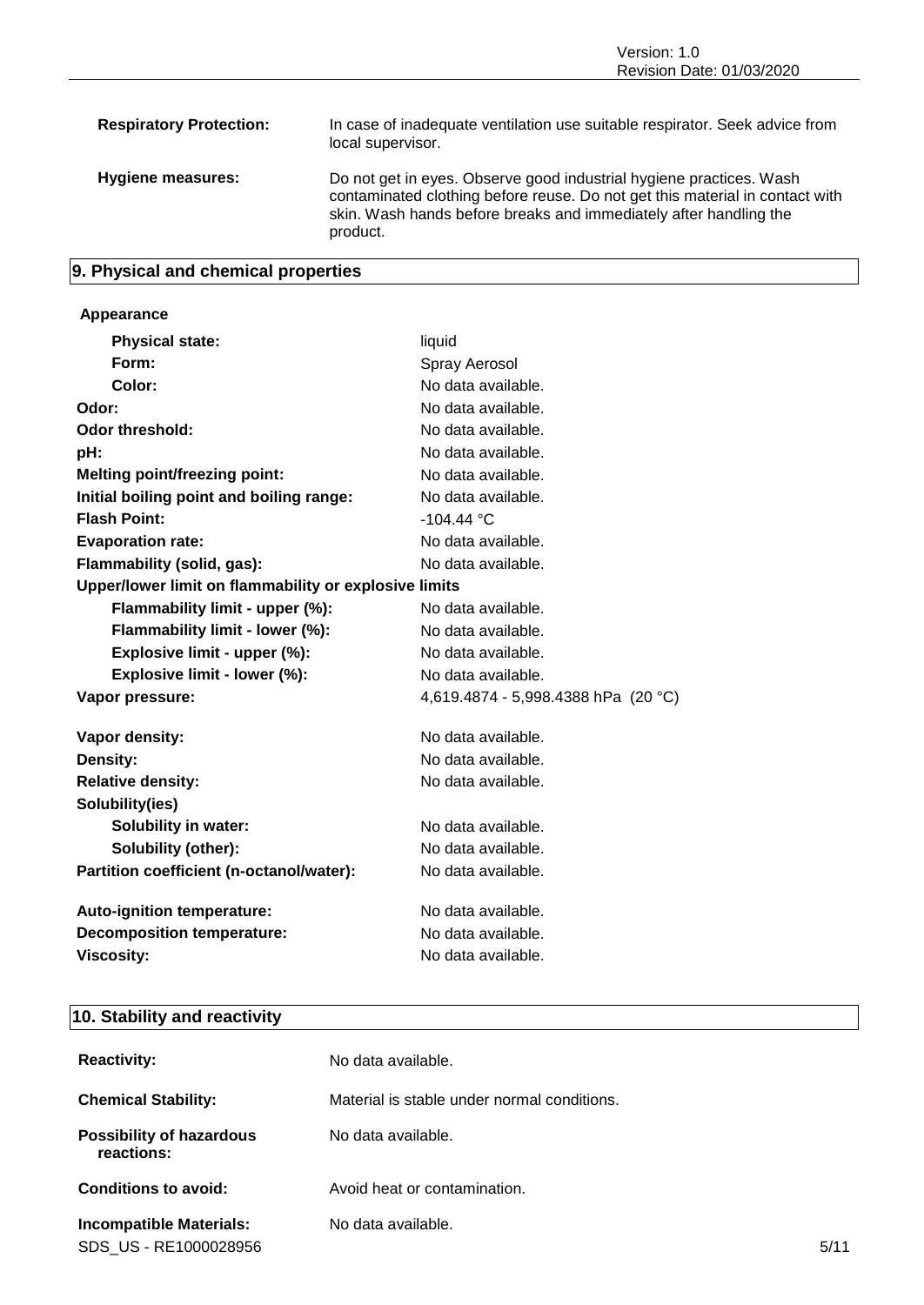| <b>Hazardous Decomposition</b> | No data available. |
|--------------------------------|--------------------|
| <b>Products:</b>               |                    |

# **11. Toxicological information**

| Information on likely routes of exposure<br>Inhalation:<br>No data available. |                    |
|-------------------------------------------------------------------------------|--------------------|
| <b>Skin Contact:</b>                                                          | No data available. |
| Eye contact:                                                                  | No data available. |
| Ingestion:                                                                    | No data available. |

# **Symptoms related to the physical, chemical and toxicological characteristics**

| Inhalation:          | No data available. |
|----------------------|--------------------|
| <b>Skin Contact:</b> | No data available. |
| Eye contact:         | No data available. |
| Ingestion:           | No data available. |

# **Information on toxicological effects**

# **Acute toxicity (list all possible routes of exposure)**

| Oral<br><b>Product:</b>                                                                                     | ATEmix: 64,930.36 mg/kg                                    |  |
|-------------------------------------------------------------------------------------------------------------|------------------------------------------------------------|--|
| Dermal<br>Product:                                                                                          | Not classified for acute toxicity based on available data. |  |
| <b>Inhalation</b><br><b>Product:</b>                                                                        | Not classified for acute toxicity based on available data. |  |
| <b>Repeated dose toxicity</b><br><b>Product:</b>                                                            | No data available.                                         |  |
| <b>Skin Corrosion/Irritation</b><br><b>Product:</b>                                                         | No data available.                                         |  |
| <b>Serious Eye Damage/Eye Irritation</b><br>Product:                                                        | No data available.                                         |  |
| <b>Respiratory or Skin Sensitization</b><br><b>Product:</b>                                                 | No data available.                                         |  |
| Carcinogenicity<br>Product:                                                                                 | No data available.                                         |  |
| IARC Monographs on the Evaluation of Carcinogenic Risks to Humans:<br>No carcinogenic components identified |                                                            |  |
| US. National Toxicology Program (NTP) Report on Carcinogens:                                                |                                                            |  |

No carcinogenic components identified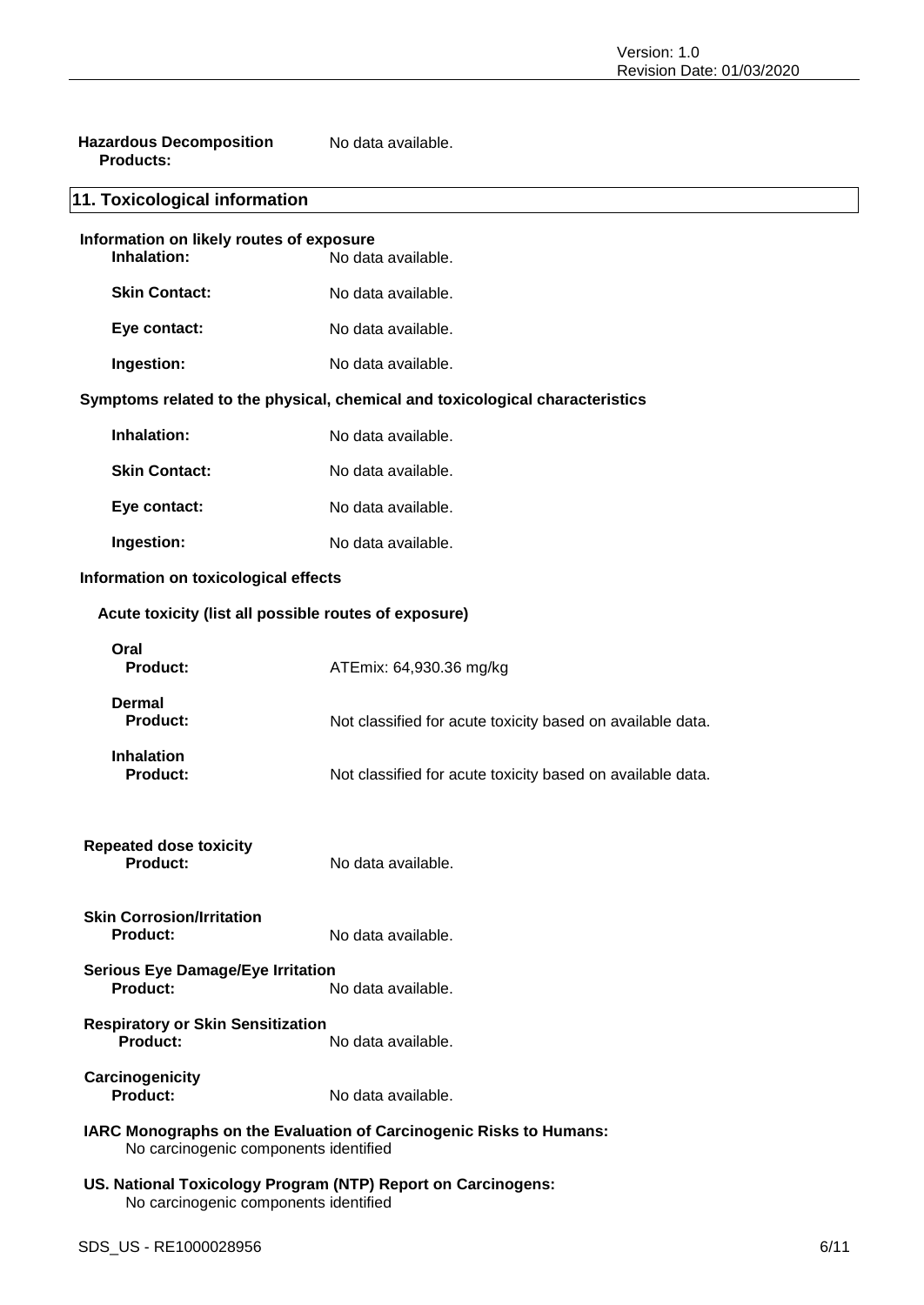### **US. OSHA Specifically Regulated Substances (29 CFR 1910.1001-1050):** No carcinogenic components identified

| <b>Germ Cell Mutagenicity</b>                                  |                    |
|----------------------------------------------------------------|--------------------|
| In vitro<br>Product:                                           | No data available. |
| In vivo<br>Product:                                            | No data available. |
| <b>Reproductive toxicity</b><br><b>Product:</b>                | No data available. |
| Specific Target Organ Toxicity - Single Exposure<br>Product:   | No data available. |
| Specific Target Organ Toxicity - Repeated Exposure<br>Product: | No data available. |
| <b>Aspiration Hazard</b><br>Product:                           | No data available. |

**Other effects:** No data available.

# **12. Ecological information**

### **Ecotoxicity:**

| Acute hazards to the aquatic environment: |                    |  |
|-------------------------------------------|--------------------|--|
| Fish<br>Product:                          | No data available. |  |
| <b>Aquatic Invertebrates</b><br>Product:  | No data available. |  |

# **Chronic hazards to the aquatic environment:**

| Fish<br>Product:                              | No data available. |
|-----------------------------------------------|--------------------|
| <b>Aquatic Invertebrates</b><br>Product:      | No data available. |
| <b>Toxicity to Aquatic Plants</b><br>Product: | No data available. |
| <b>Persistence and Degradability</b>          |                    |
| <b>Biodegradation</b><br>Product:             | No data available. |
| <b>BOD/COD Ratio</b><br><b>Product:</b>       | No data available. |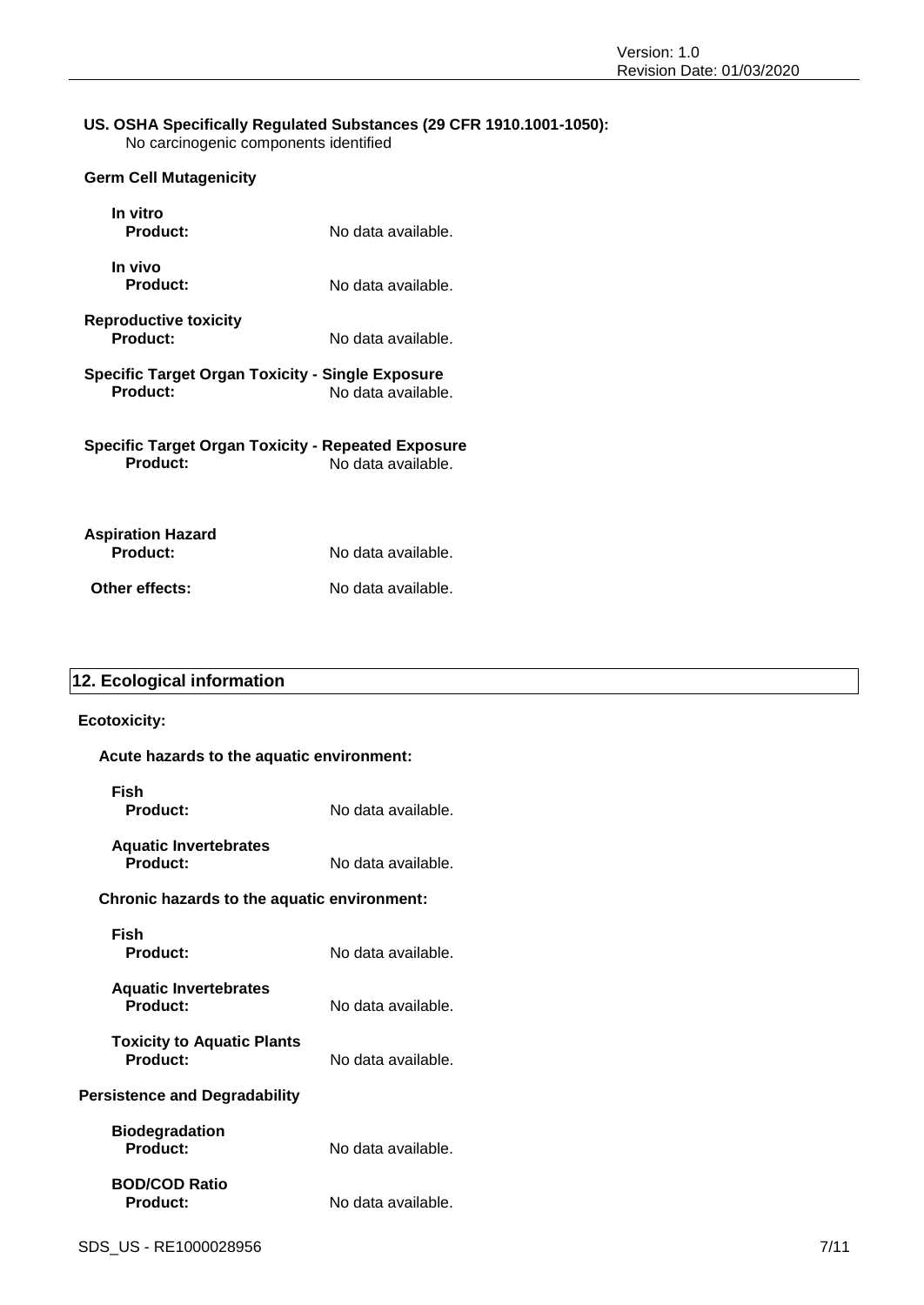| <b>Bioaccumulative potential</b><br><b>Bioconcentration Factor (BCF)</b> |                                                                                        |
|--------------------------------------------------------------------------|----------------------------------------------------------------------------------------|
| Product:                                                                 | No data available.                                                                     |
| Partition Coefficient n-octanol / water (log Kow)                        |                                                                                        |
| Product:                                                                 | No data available.                                                                     |
| <b>Mobility in soil:</b>                                                 | No data available.                                                                     |
|                                                                          | Known or predicted distribution to environmental compartments                          |
| Sodium hydroxide (Na(OH))                                                | No data available.                                                                     |
| <b>Butane</b>                                                            | No data available.                                                                     |
| Ethanol, 2-(2-                                                           | No data available.                                                                     |
| butoxyethoxy)-                                                           |                                                                                        |
| Propane                                                                  | No data available.                                                                     |
| Alcohols, C10-16,<br>ethoxylated                                         | No data available.                                                                     |
| Other adverse effects:                                                   | Harmful to aquatic organisms.                                                          |
| 13. Disposal considerations                                              |                                                                                        |
| <b>Disposal instructions:</b>                                            | Discharge, treatment, or disposal may be subject to national, state, or local<br>laws. |
| <b>Contaminated Packaging:</b>                                           | No data available.                                                                     |
| <b>14. Transport information</b>                                         |                                                                                        |

# **DOT**

|             | <b>UN Number:</b><br><b>UN Proper Shipping Name:</b>                 | UN 1950<br>Aerosols, non-flammable |
|-------------|----------------------------------------------------------------------|------------------------------------|
|             | <b>Transport Hazard Class(es)</b><br>Class:                          | 2.2                                |
|             | Label(s):<br>Packing Group:                                          | Ш                                  |
|             | Marine Pollutant:                                                    | N٥                                 |
|             | Environmental Hazards:                                               | Nο                                 |
|             | Marine Pollutant                                                     | N٥                                 |
|             | Special precautions for user:                                        | Not regulated.                     |
| <b>IMDG</b> |                                                                      |                                    |
|             | UN Number:                                                           | UN 1950                            |
|             | <b>UN Proper Shipping Name:</b><br><b>Transport Hazard Class(es)</b> | Aerosols, non-flammable            |
|             | Class:                                                               | 2                                  |
|             | $Label(s)$ :                                                         |                                    |
|             | EmS No.:                                                             |                                    |
|             | Packing Group:                                                       |                                    |
|             | Environmental Hazards:                                               | No                                 |
|             | Marine Pollutant                                                     | No                                 |
|             | Special precautions for user:                                        | Not regulated.                     |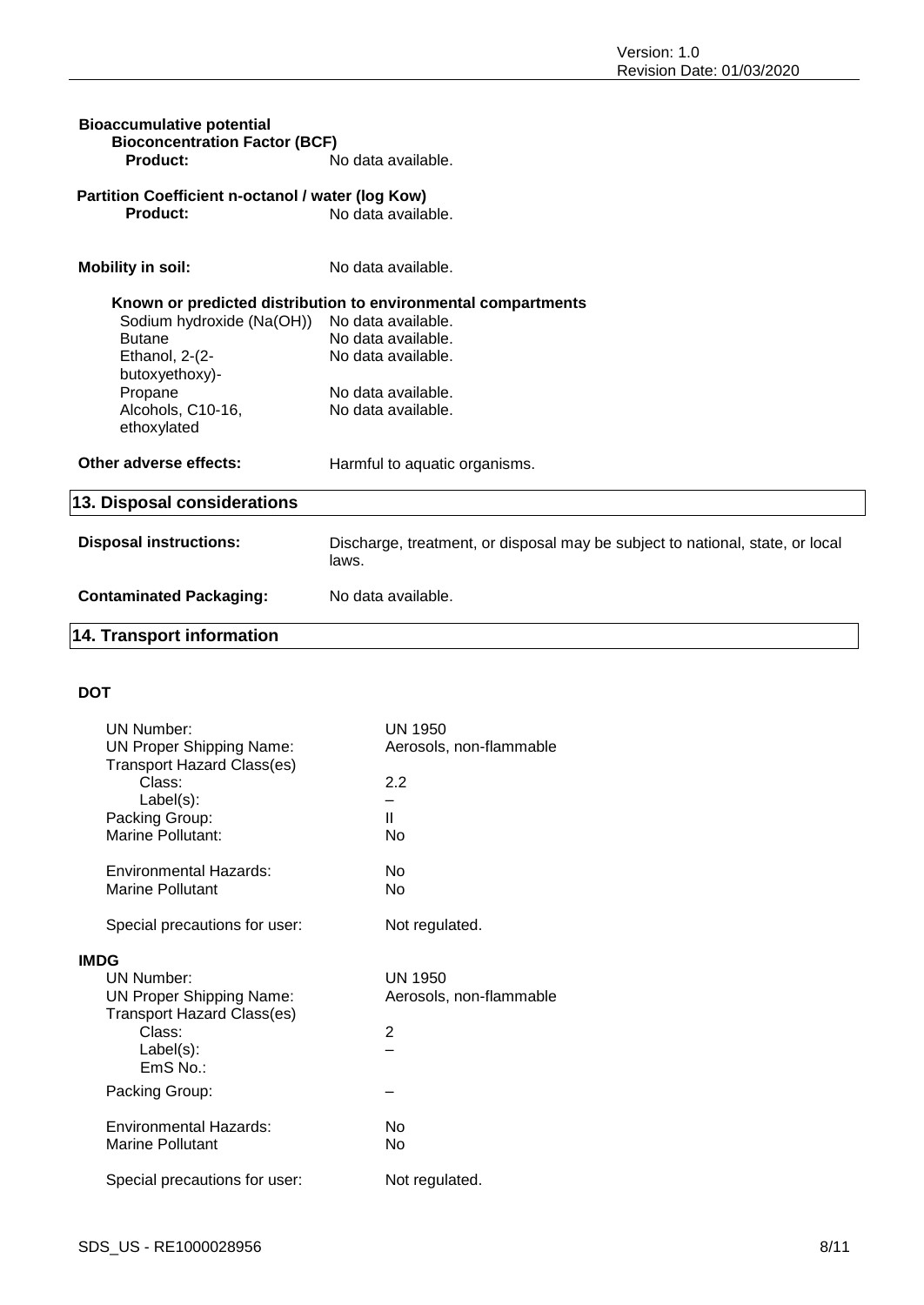| <b>IATA</b>                   |                         |
|-------------------------------|-------------------------|
| UN Number:                    | UN 1950                 |
| Proper Shipping Name:         | Aerosols, non-flammable |
| Transport Hazard Class(es):   |                         |
| Class:                        | 2.2                     |
| $Label(s)$ :                  |                         |
| Packing Group:                |                         |
| Environmental Hazards:        | No                      |
| Marine Pollutant              | No                      |
| Special precautions for user: | Not regulated.          |

Cargo aircraft only: Allowed.

# **15. Regulatory information**

#### **US Federal Regulations**

**Restrictions on use:** Not known.

# **TSCA Section 12(b) Export Notification (40 CFR 707, Subpt. D) US. OSHA Specifically Regulated Substances (29 CFR 1910.1001-1050)**

None present or none present in regulated quantities.

#### **CERCLA Hazardous Substance List (40 CFR 302.4):**

| <b>Chemical Identity</b> | Reportable quantity |
|--------------------------|---------------------|
| Sodium hydroxide         | lbs. 1000           |
| (Na(OH))                 |                     |
| Butane                   | lbs. 100            |
| Propane                  | Ibs. 100            |

#### **Superfund Amendments and Reauthorization Act of 1986 (SARA)**

#### **Hazard categories**

Fire Hazard Immediate (Acute) Health Hazards Flammable aerosol Skin Corrosion/Irritation Serious Eye Damage/Eye Irritation

### **SARA 302 Extremely Hazardous Substance**

None present or none present in regulated quantities.

#### **SARA 304 Emergency Release Notification**

| <b>Chemical Identity</b> |           | <b>Reportable quantity</b> |  |
|--------------------------|-----------|----------------------------|--|
| Sodium                   | hydroxide | lbs. 1000                  |  |
| (Na(OH))                 |           |                            |  |
| <b>Butane</b>            |           | lbs. 100                   |  |
| Ethanol,                 | $2-(2-$   |                            |  |
| butoxyethoxy)-           |           |                            |  |
| Propane                  |           | Ibs. 100                   |  |
| Ethanol, 2-butoxy-       |           |                            |  |

### **SARA 311/312 Hazardous Chemical**

**Chemical Identity Threshold Planning Quantity** Sodium hydroxide (Na(OH)) 10000 lbs Butane 10000 lbs Ethanol, 2-(2 butoxyethoxy)- 10000 lbs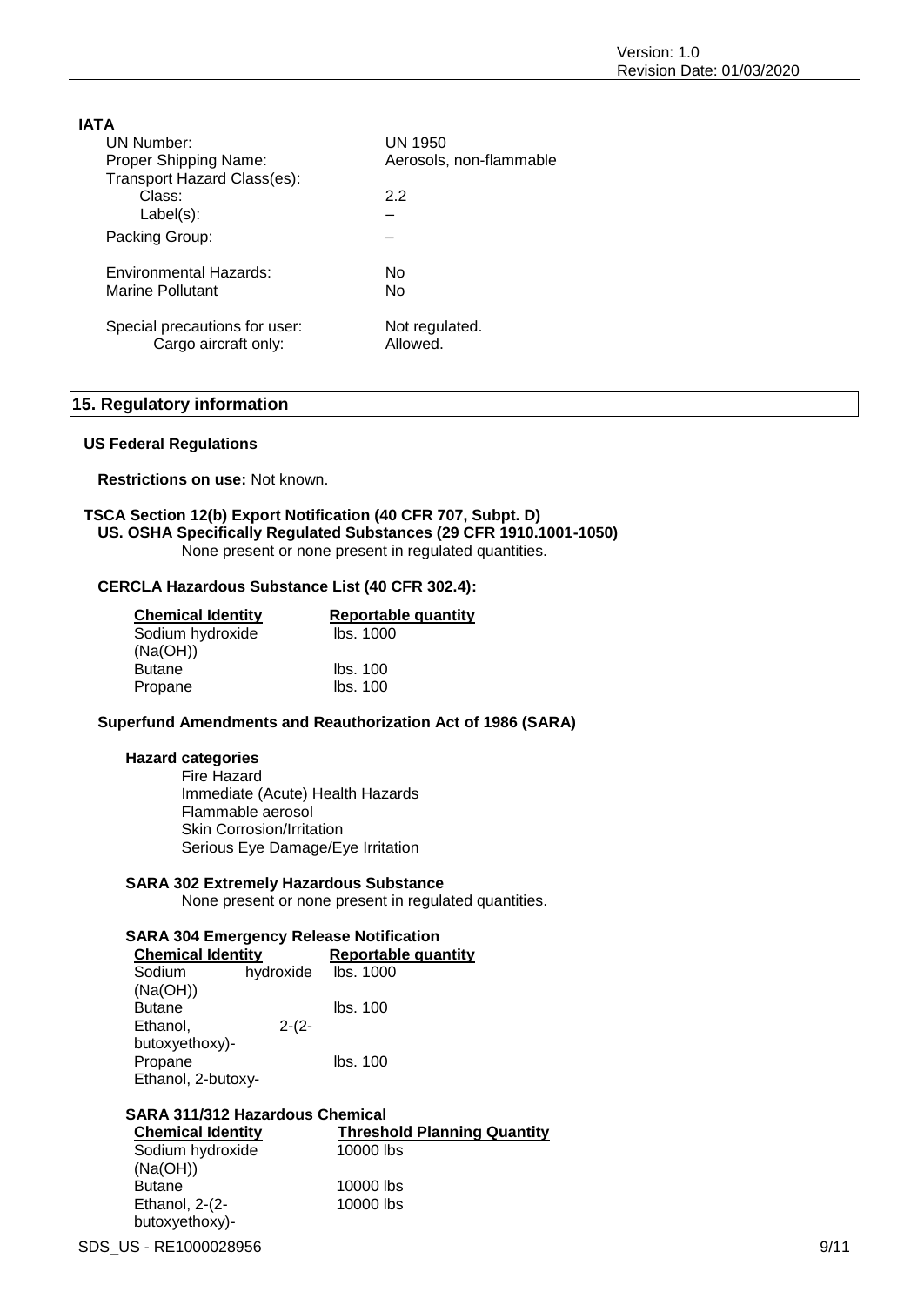| Propane                         | 10000 lbs       |                                |
|---------------------------------|-----------------|--------------------------------|
| Alcohols, C10-16,               | 10000 lbs       |                                |
| ethoxylated                     |                 |                                |
| Ethanol, 2-butoxy-              | 10000 lbs       |                                |
| <b>SARA 313 (TRI Reporting)</b> |                 |                                |
|                                 | Reporting       | <b>Reporting threshold for</b> |
|                                 |                 |                                |
|                                 | threshold for   | manufacturing and              |
| <b>Chemical Identity</b>        | other users     | processing                     |
| Ethanol, 2-(2-                  | <b>N230 lbs</b> | N230 lbs.                      |
| butoxyethoxy)-                  |                 |                                |

### **Clean Air Act (CAA) Section 112(r) Accidental Release Prevention (40 CFR 68.130): Clean Water Act Section 311 Hazardous Substances (40 CFR 117.3) US State Regulations**

### **US. California Proposition 65**

No ingredient requiring a warning under CA Prop 65.

### **US. New Jersey Worker and Community Right-to-Know Act**

### **Chemical Identity**

Sodium hydroxide (Na(OH)) Butane Ethanol, 2-(2-butoxyethoxy)- Propane

### **US. Massachusetts RTK - Substance List**

**Chemical Identity** Glycine, N,N-bis(carboxymethyl)-, sodium salt (1:3)

### **US. Pennsylvania RTK - Hazardous Substances**

# **Chemical Identity** Sodium hydroxide (Na(OH))

Butane Ethanol, 2-(2-butoxyethoxy)- Propane

### **US. Rhode Island RTK**

No ingredient regulated by RI Right-to-Know Law present.

### **International regulations**

# **Montreal protocol**

Not applicable

### **Stockholm convention**

Not applicable

### **Rotterdam convention**

Not applicable

### **Kyoto protocol**

Not applicable